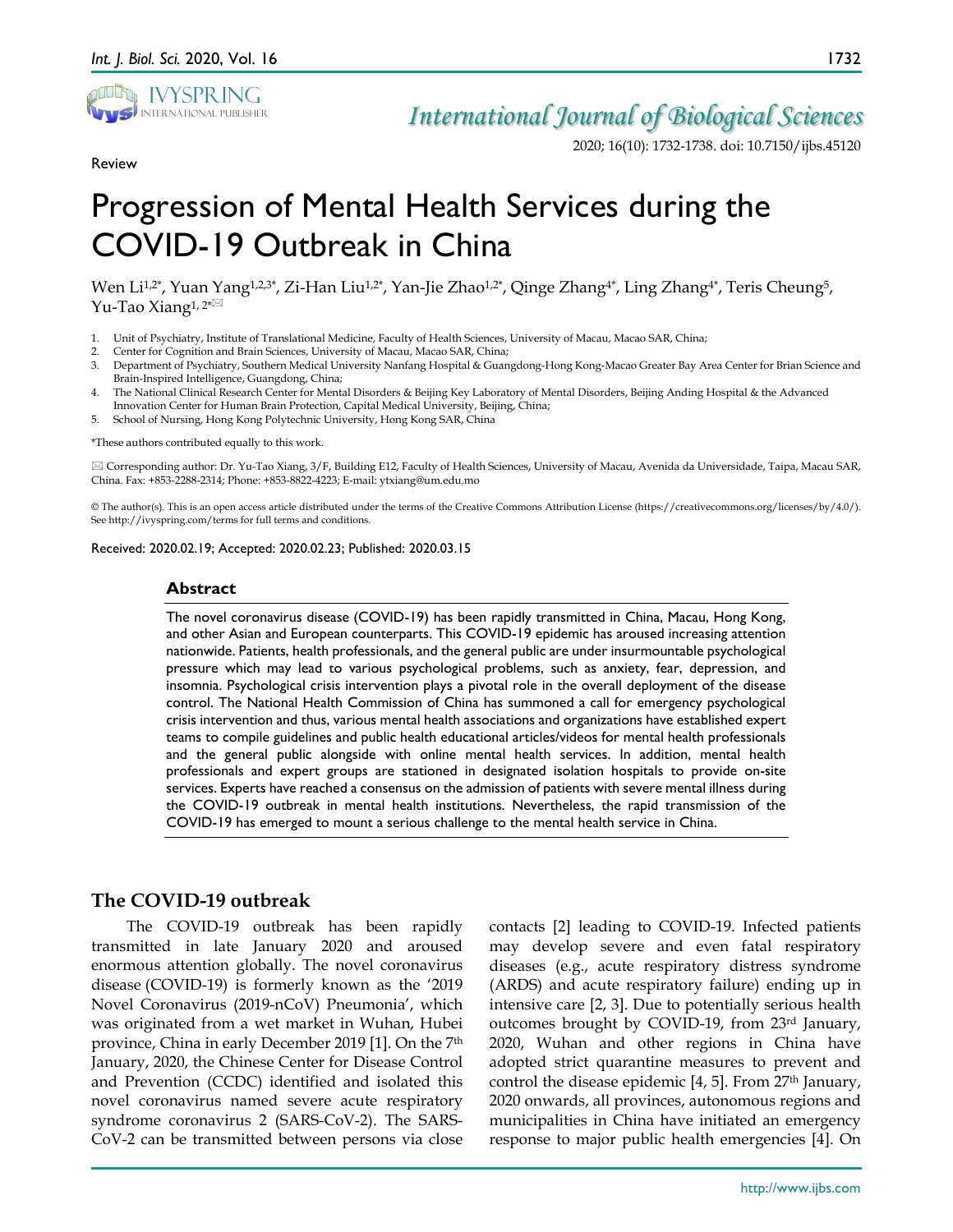the 30th January, 2020, the World Health Organization (WHO) declared the COVID-19 outbreak as a global health emergency [6]. As of 18th February, 2020, the COVID-19 has caused 2,004 deaths out of the 74,185 confirmed cases [7]. Worryingly, on 17<sup>th</sup> February, 2020 the China CDC Weekly [8] reported that a total of 3,019 Chinese health workers have been infected with the SARS-CoV-2, of which, six of them died [9, 10] including Dr. Wen-Liang Li, a 'whistleblower' who first declared the possible emergence of severe acute respiratory syndrome pneumonia in China, and Dr. Zhi-Ming Liu, the President of Wuhan Wuchang Hospital in Hubei province.

# **Mental health issues during the COVID-19 outbreak**

Apart from physical suffering, it is not uncommon for confirmed or suspected cases of COVID-19 to suffer from great psychological pressure and other health-related problems. Health professionals are of no exception as they have the duty of care to the infected patients, close contacts with patients' families/ relatives, and sometimes, facing the public enquiry [11]. Confirmed and suspected cases of the COVID-19 may experience fear of severe disease consequences and the contagion [11]. Consequently, they may experience loneliness, denial, anxiety, depression, insomnia, and despair, which may lower treatment adherence. Some of these cases may even have increased risk of aggression and suicide. Suspected isolated cases may suffer from anxiety due to uncertainty about their health status and develop obsessive-compulsive symptoms, such as repeated temperature check and sterilization. Further, strict quarantine and mandatory contact tracing policy by health authorities could cause societal rejection, financial loss, discrimination, and stigmatization [12, 13]. The limited knowledge of the COVID-19 and the overwhelming news may lead to anxiety and fear in the public [12, 14]. The public at large may also experience boredom, disappointment, and irritability under the isolation measures [13].

Frontline health professionals, especially those in Wuhan, have close contact with infected patients. Excessive workload, isolation, and discrimination are frequently reported [15] and thus, they are highly vulnerable to experiencing physical exhaustion, fear, emotion disturbance, and sleep problems [15]. A recent study involving 1,563 health professionals found that more than half (50.7%) of the participants reported depressive symptoms, 44.7% anxiety, and 36.1% sleep disturbance [16].

Patients with severe mental illness (SMI) are inevitably affected by the COVID-19 outbreak. In early February, 2020, over 40 inpatients in Wuhan Mental Health Center were diagnosed with the COVID-19 [17]. As of 18th February, 2020, a total of 323 patients with SMI have been infected [17]. In-patients, especially those requiring long-term hospitalization in closed wards, may experience fear of high risk of cluster contagion. Due to traffic restrictions and isolation measures, outpatients with SMI are facing difficulties to receive maintenance treatment, and may thus end up with mental relapse and uncontrollable behaviors (e.g., hyperactivity, agitation, and selfharm) [18]. Patients with chronic diseases (e.g., chronic renal failure, diabetes mellitus, and cardiocerebrovascular diseases), however, also need medical follow-up in hospitals regularly. These patients may also have difficulties to obtain maintenance treatment. As such, these preventive measures may lead to diminished physical wellbeing which exacerbates increased risk of negative feelings and suicidality. Families of deceased patients may suffer from bereavement and grief. The rapid transmission of the SARS-CoV-2 will increase the likelihood of mental distress and psychiatric morbidities in different sub-populations, not simply attributed to persistent quarantine and massive negative news portrayal, but also influenced by the growing number of confirmed and suspected cases, and death in China and the globe on a daily basis.

# **Instructions and guidelines for mental health services during the COVID-19 outbreak**

In order to reduce the risk of negative psychological outcomes caused by the COVID-19 outbreak and promote social stability, the National Health Commission of China (NHC) has integrated psychological crisis intervention into the general deployment of disease prevention. On the 27<sup>th</sup> January, 2020, the central health authority issued the 'Principles for Emergency Psychological Crisis Intervention for COVID-19 Pneumonia Epidemic' [19]. The Principle addressed that the guidelines should be implemented under the guidance of trained mental health professionals. Expert teams at province, autonomous region, and municipality level should take up the lead and responsibility on psychological crisis intervention and related activities. The mental health-related national associations and academic societies are required to adopt emergency psychological crisis interventions, psychological counseling and establish psychological assistance expert groups to provide professional guidance and coordinate with health authorities.

Following the aforementioned Principle, mental health associations and academic societies have organized expert teams, published guidelines and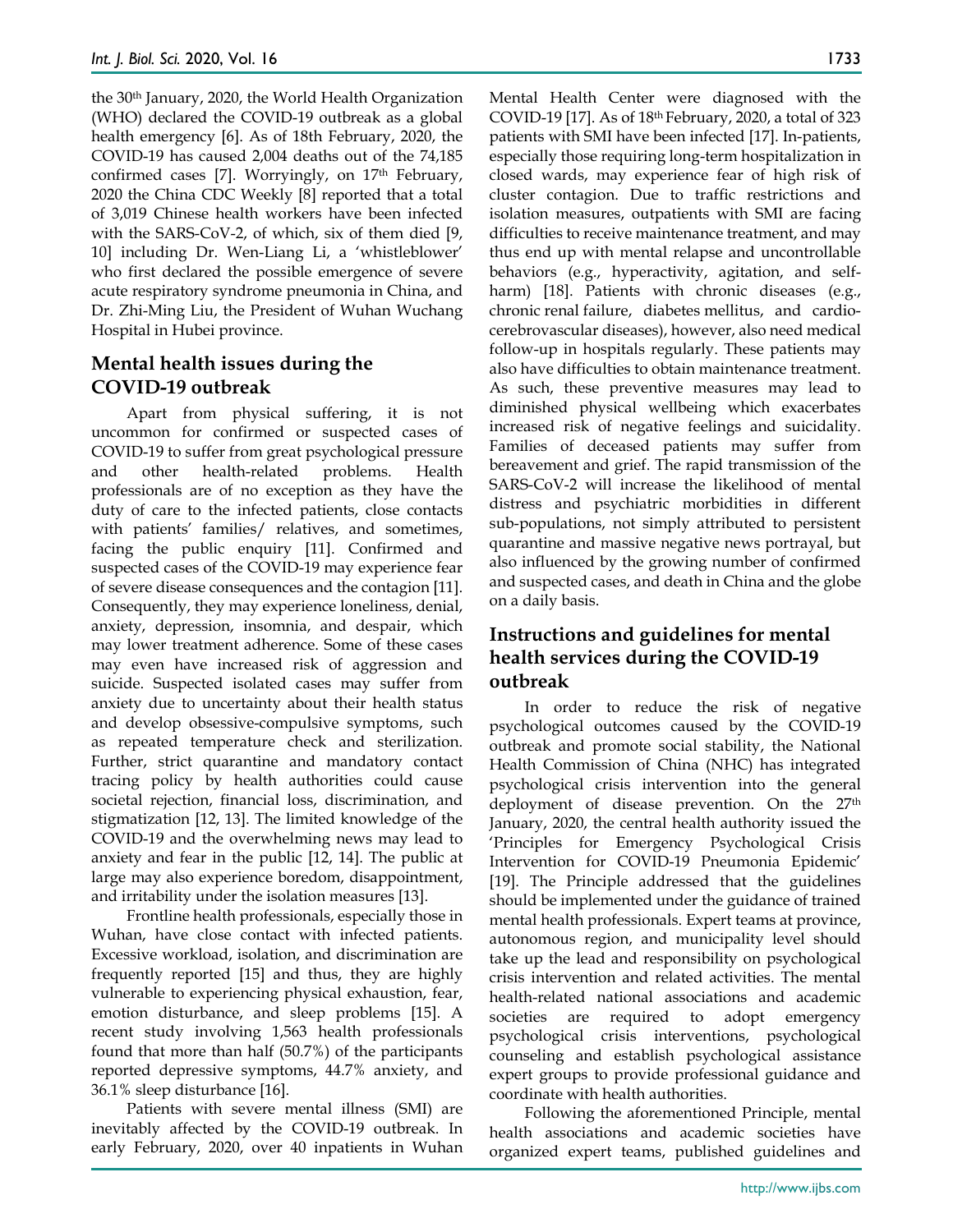instructions for mental health services, such as the 'Psychosomatic Health Service Intervention Plan for the Prevention and Control of New Coronavirus Infection and Pneumonia (draft)' [20], and the 'Manual of National Mental Health of the New Coronavirus Pneumonia outbreak' [21]. Online educational articles/videos are also released to the public, e.g., the article entitled 'Public Psychological Self-help Guideline for Pneumonitis with New Coronavirus Infection' [22], the series of 'New Coronavirus Science Popularization Knowledge' [23], the 'Online Lessons of Psychological Intervention

during the New Coronavirus Pneumonia Outbreak'

[24], and videos on 'Psychological Responses in the Fight Against New Crown Pneumonia' [25]. The NHC also released the 'Psychological Adjustment Guidelines for Coping with the New Coronavirus Pneumonia' for specific populations, including older adults, children and adolescents, pregnant women and health professionals [26] (Table 1). In addition, mental health professionals in Wuhan have established expert consensus on psychological crisis intervention and uploaded videos of mental health education for the general public through WeChat and other internet platforms at the early stage of the outbreak [27, 28].

Table 1. Summary of guidelines and instructions for mental health services during the COVID-19 outbreak in China between 26<sup>th</sup> Jan and 20th Feb, 2020

| Date of<br>publication | Organizations                                                                                                                                                                                                    | Gidelines and instructions                                                                                                                                     | References |
|------------------------|------------------------------------------------------------------------------------------------------------------------------------------------------------------------------------------------------------------|----------------------------------------------------------------------------------------------------------------------------------------------------------------|------------|
| $26th$ Jan             | Medical College of Tongji University Dongfang Hospital;<br>China International Emergency Medical Team (Shanghai)                                                                                                 | 'Mental Health and Humane Care Issues Related to the COVID-19<br>Infection' was published                                                                      | $[35]$     |
| $27th$ Jan             | National Health Commission of China<br>Bureau of Disease Prevention and Control                                                                                                                                  | 'Principles for Emergency Psychological Crisis Intervention for<br>COVID-19 Pneumonia Epidemic' was published                                                  | $[19]$     |
| 28 <sup>th</sup> Jan   | National Health Commission of China<br>Bureau of Disease Prevention and Control                                                                                                                                  | 'Interpretation of Principles of Emergency Psychological Crisis<br>Intervention for the COVID-19 Epidemic' was published                                       | $[45]$     |
|                        |                                                                                                                                                                                                                  | 'A Picture to Read: Principles of Emergency Psychological Crisis<br>Intervention for the COVID-19 Epidemic' was published                                      | [46]       |
| 31st Jan               | Source: Joint Psychological Mission of the Chinese<br>Psychiatrist Association and the Chinese Society of<br>Psychiatry<br>Review: Chinese Association for Mental Health Crisis<br><b>Intervention Committee</b> | '[New Coronavirus Science Popularization Knowledge] (54) How to [23]<br>help frontline medical staff to relieve their psychological pressure'<br>was published |            |
| 31st Jan               | Psychological Rescue Branch of Chinese Association for<br>disaster & Emergency Rescue Medicine                                                                                                                   | 'National Crisis Intervention Platform for New Coronavirus<br>Pneumonia' was developed                                                                         | $[32]$     |
| 31st Jan               | Chinese Psychological Society                                                                                                                                                                                    | 'Work Guideline for the Psychological Assistance Hotline during<br>the COVID-19 Outbreak (draft)' was published                                                | $[38]$     |
| 1st Feb                | Source: Joint Psychological Mission of Chinese Psychiatrist<br>Association and Chinese Society of Psychiatry<br>Review: Chinese Association for Mental Health Crisis<br><b>Intervention Committee</b>            | '[New Coronavirus Science Popularization Knowledge] (66) How<br>should the public face the psychological panic caused by the<br>outbreak?' was published       | $[23]$     |
| 1st Feb                | Chinese Society of Psychiatry                                                                                                                                                                                    | 'Psychological Adjustment for Frontline Medical Workers:<br>Suggestions from the Chinese Society of Psychiatry' was published                                  | $[47]$     |
| $2nd$ Feb              | National Health Commission of China<br>Bureau of Disease Prevention and Control                                                                                                                                  | 'Notices on Establishing Psychological Assistance Hotlines for<br>COVID-19 Outbreak' was published                                                             | $[36]$     |
|                        |                                                                                                                                                                                                                  | 'Interpretation of the Notice on Establishing Psychological<br>Assistance Hotlines for the COVID-19 Outbreak' was published                                    | $[36]$     |
| 2 <sup>nd</sup> Feb    | Source: Joint Psychological Mission of Chinese Psychiatrist<br>Association and Chinese Society of Psychiatry<br>Review: Chinese Association for Mental Health Crisis<br><b>Intervention Committee</b>            | '[New Coronavirus Science Popularization Knowledge] (71) How to [48]<br>use the Internet to complete self-psychological intervention?' was<br>published        |            |
| 3rd Feb                | Chinese Society for Psychosomatic                                                                                                                                                                                | 'Psychosomatic Health Service Intervention Plan for the Prevention [20]<br>and Control of New Coronavirus Infection and Pneumonia (draft)'<br>was published    |            |
| 3rd Feb                | Chinese Association of Mental Health                                                                                                                                                                             | 'Public Psychological Self-Help Guideline for Pneumonitis with<br>New Coronavirus Infection' was published                                                     | $[22]$     |
| 3rd Feb                | Chinese Psychological Society                                                                                                                                                                                    | 'Guidelines for Internet Psychological Counseling during Special<br>Epidemic Period (1)' was published                                                         | $[39]$     |
| 7 <sup>th</sup> Feb    | National Health Commission of China<br>Bureau of Disease Prevention and Control                                                                                                                                  | 'Psychological Adjustment Guidelines for Coping with the New<br>Coronavirus Pneumonia' was published                                                           | [26]       |
| 7th Feb                | Bureau of Disease Prevention and Control<br>State Council Joint Prevention and Control Team to<br>Response to New Coronavirus Pneumonia                                                                          | 'Guidelines for Psychological Assistance Hotlines during the New<br>Coronavirus Pneumonia Outbreak' was published                                              | $[37]$     |
| 8 <sup>th</sup> Feb    | Chinese Psychological Society                                                                                                                                                                                    | Videos of 'Psychological Responses in the Fight against New<br>Crown Pneumonia' was released                                                                   | $[25]$     |
| 8 <sup>th</sup> Feb    | Chinese Association for Physiological Sciences                                                                                                                                                                   | 'Leverage the Advantages to Fight against the Epidemic - Reports<br>of the Chinese Association of Physiological Sciences' was published                        | [49]       |
| 8th-9th Feb            | Chinese Society of Psychiatry<br>Central Radio and television Station                                                                                                                                            | Video of 'Online Lessons of Psychological Intervention during the<br>New Coronavirus Pneumonia Outbreak' was uploaded                                          | $[24]$     |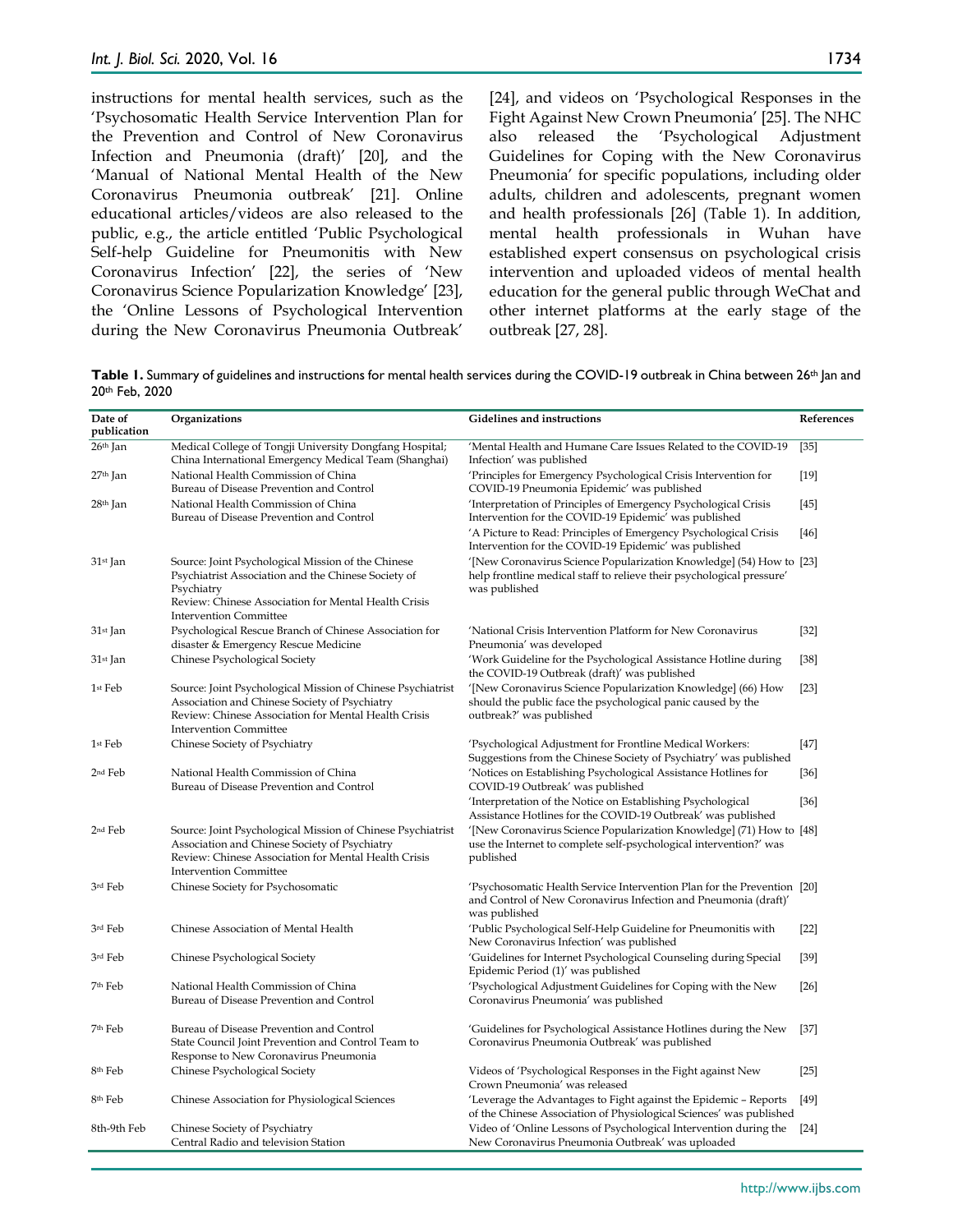| Date of<br>publication | Organizations                                                                                                                                                                                                    | Gidelines and instructions                                                                                                                                                                                                      | References |
|------------------------|------------------------------------------------------------------------------------------------------------------------------------------------------------------------------------------------------------------|---------------------------------------------------------------------------------------------------------------------------------------------------------------------------------------------------------------------------------|------------|
| 10th Feb               | Chinese Psychological Society                                                                                                                                                                                    | 'Psychological Construction Manual for Enterprises, Organizations [50]<br>and Institutions Dealing with the Outbreak was published                                                                                              |            |
| 12th Feb               | Chinese Psychological Society<br>Chinese Association for Mental Health<br>Chinese Association of Social Psychology                                                                                               | 'Guidelines for Online Psychological Assistance Services during the [51]<br>Prevention and Control of Novel Coronavirus Pneumonia was<br>published                                                                              |            |
| 14th Feb               | Editor in chief: Lu Lin, Wang Gao-Hua<br>Organization: China Health Education Center, National<br>Health Commission of China, Bureau of Disease Prevention<br>and Control<br>Chinese Physicians' Association.    | 'Manual of National Mental Health of the New Coronavirus<br>Pneumonia Outbreak' was published                                                                                                                                   | $[21]$     |
| 17 <sup>th</sup> Feb   | for the outbreak of new coronavirus pneumonia of the state<br>council of China                                                                                                                                   | Integrated group of joint prevention and control mechanism 'Notice on Strengthening the Treatment and Management of<br>Patients with Severe Mental Disorders during the Outbreak of the<br>New Coronary Pneumonia' was released | $[29]$     |
| 18th Feb               | Chinese Society of Psychiatry                                                                                                                                                                                    | 'Expert Consensus on Managing Pathway and Coping Strategies for [18]<br>Patients with Mental Disorders during Prevention and Control of<br>Infectious Disease Outbreak (Novel Coronavirus Pneumonia)' was<br>published          |            |
| 18th Feb               | National Health Commission of China                                                                                                                                                                              | Interpretation of 'Notice on Strengthening the Treatment and<br>Management of Patients with Severe Mental Disorders during the<br>Outbreak of the New Coronary Pneumonia' was released                                          | $[52]$     |
| 18th Feb               | Bureau of Disease Prevention and Control, National Health<br>Commission of China                                                                                                                                 | [New Coronavirus Science Popularization Knowledge] (184) How<br>do pregnant women adjust their psychological status?                                                                                                            | $[53]$     |
|                        | Peking University Six Hospital<br>National Mental Health Program Office<br>Chinese Center for Disease Control and Prevention                                                                                     | [New Coronavirus Science Popularization Knowledge] (185) How<br>do relatives of those who died from the outbreak adjust their<br>psychological status?                                                                          | $[54]$     |
| 20th Feb               | Bureau of Disease Prevention and Control, National Health<br>Commission of China<br>Peking University Six Hospital<br>National Mental Health Program Office<br>Chinese Center for Disease Control and Prevention | [New Coronavirus Science Popularization Knowledge] (198) How<br>do employees who have returned to work release their anxiety?                                                                                                   | $[55]$     |

According to the Principle, psychological crisis interventions include three key points: 1) understanding the mental health status in different populations influenced by the COVID-19 outbreak; 2) identifying people who are at high risk of suicide and aggression, and 3) providing appropriate psychological interventions for those in need. Target populations are categorized in four levels: Level 1 population includes those who are most vulnerable to mental health problems, such as hospitalized patients with confirmed infection or severe physical condition, frontline health professionals and administrative staff. Level 2 population includes isolated patients with atypical infection symptoms (e.g., close contacts and patients with suspected infection) and patients at fever clinics. Level 3 population includes those individuals with close contacts in level 1 and 2, i.e., family members, colleagues, friends, and rear rescuers (organizational managers and volunteers) who participated in the COVID-epidemic response. Level 4 population includes people who are affected by the epidemic prevention and control measures, susceptible people, and the public.

# **Clinical services for patients with severe mental illnesses during the COVID-19 outbreak**

As for patients with SMI, the authorities released the 'Notice on Strengthening the Treatment and Management of Patients with Severe Mental Disorders during the Outbreak of the New Coronary Pneumonia' on the 17<sup>th</sup> February, 2020 [29]. This notice suggested that: 1) mental health institutions should address prevention of nosocomial infections; 2) relevant departments should provide timely treatment and care for SMI patients infected with COVID-19, and 3) township/subdistrict-level integrated mental health management unit should provide management, treatment and community care for SMI patients at home.

Soon after the release of this notice, the Chinese Society of Psychiatry published the 'Expert Consensus on Managing Pathway and Coping Strategies for Patients with Mental Disorders during Prevention and Control of Infectious Disease Outbreak (Novel Coronavirus Pneumonia)' [18]. This expert consensus addressed that mental health institutions should strictly implement the 'Technical Guidelines for the Prevention and Control of Novel Coronavirus Infection in Medical Institutions (1st edition)' [30], the 'Diagnosis and Treatment Protocol for Novel Coronavirus Pneumonia (revised pilot version 5)' [31], and related infectious disease protection requirements. This expert consensus also provided suggestions for hospital management during the COVID-19 outbreak for both psychiatric hospitals and psychiatric units in general hospitals. For example, psychiatric hospitals should reduce outpatient visits, tighten admission criteria, and shorten the length of hospitalization. For newly admitted psychiatric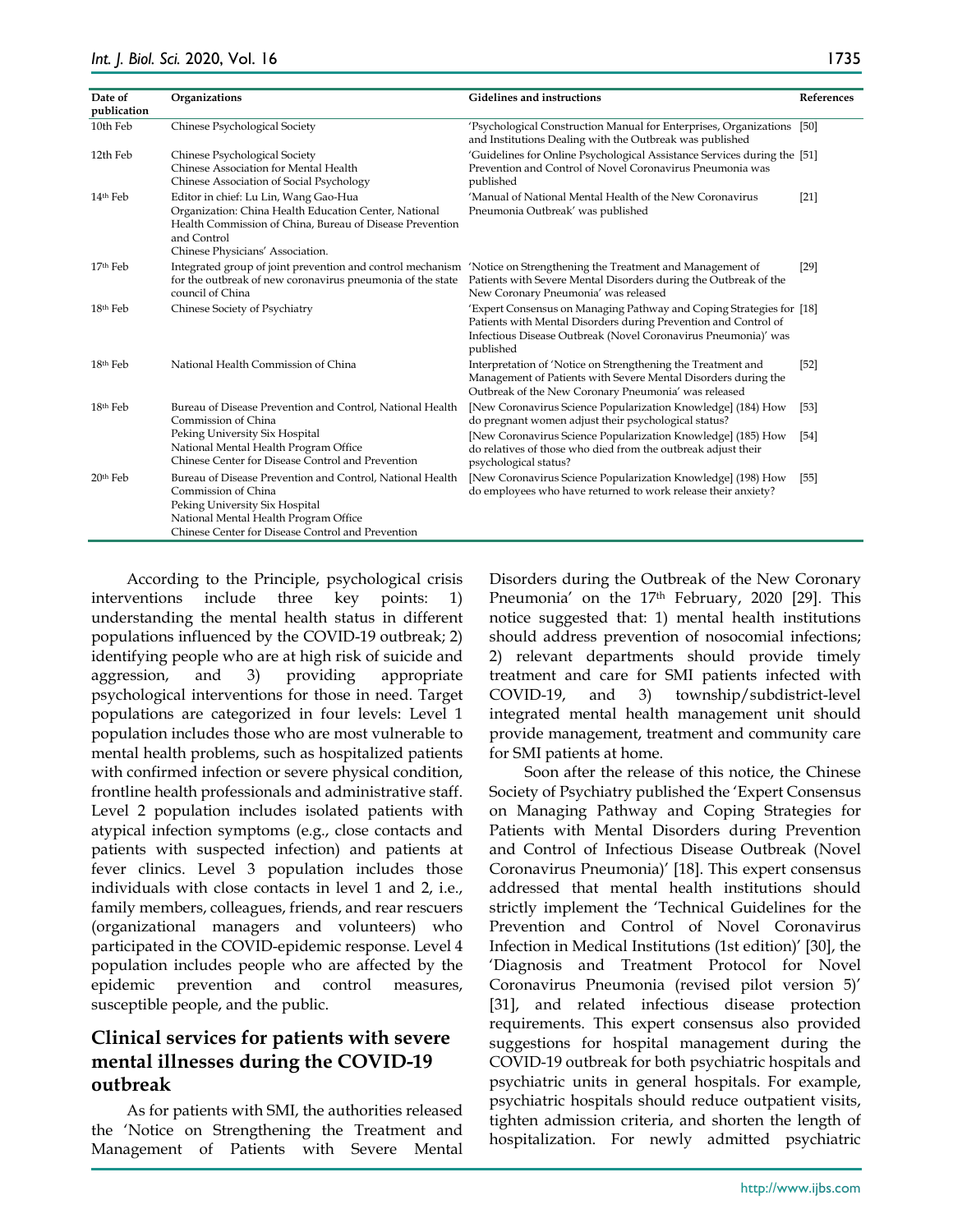patients, isolation wards should be set up and visiting should be suspended to minimize the potential risk of nosocomial infection.

# **Specific measures in mental health services during the COVID-19 outbreak**

Considering the traffic limits and quarantine measures in many areas, online mental health services have been widely adopted, such as hotlines and mobile application platforms. For example, the Psychological Rescue Branch of Chinese Association for Disaster and Emergency Rescue Medicine developed the 'National Crisis Intervention Platform for New Coronavirus Pneumonia' at the Second Xiangya Hospital of Central South University on the 31th January, 2020 [32]. The 'Supporting System of Strengthening Lung and Mental Health' has also been established by the Renmin Hospital of Wuhan University. This system provides online consulting services and assigned crisis response teams to provide mental health education for both patients and frontline medical staff [33]. The University of Macau established a team of psychological professionals who assisted the Social Work Bureau to provide psychological counseling via hotline, WeChat, and video for isolated persons [34]. In addition, psychologists and psychiatrists provide individual counseling on ePlatforms (e.g., Alihealth and HaoDaiFu) and adopt strategies to relieve stress via social media (e.g., Weibo and WeChat) [14, 35]. In order to effectively supervise online psychological crisis intervention, the NHC released the 'Notices on Establishing Psychological Assistance Hotlines for COVID-19 Outbreak' on the  $2<sup>th</sup>$  February, 2020 [36], and the Bureau of Disease Prevention and Control released the 'Guidelines for Psychological Assistance Hotlines during the New Coronavirus Pneumonia Outbreak' on the 7<sup>th</sup> February, 2020 [37]. The guidelines addressed that the hotline services should be set up by psychiatric institutions, students' mental health education and counseling centers at universities, mental health associations and academic societies. The qualifications and responsibilities of the consultants and the supervisors in the hotline services have also been stipulated. Moreover, the Chinese Psychological Society published the 'Work Guideline for Psychological Assistance Hotline during the COVID-19 Outbreak' [38] and the 'Guidelines for Internet Psychological Counseling during Special Epidemic Period' [39] to provide professional assistance for online psychological services (Table 1). Apart from online mental health services, hundreds of psychologists and psychiatrists, alongside with the emergency rescue team went to Wuhan, China [40, 41] to provide on-site psychological counseling and

professional guidance.

#### **Conclusions**

The outbreak of the COVID-19 has caused tremendous psychological problems in different subpopulations. Despite the Chinese authorities have announced relevant policies and actuating principles in a strategic manner, the COVID-19 outbreak has posted an emerging serious challenge for the mental health services in China. There are some limitations that need to be addressed. First, several online mental health services have been constructed across different areas, however, unified national management and coordination policies are still inadequate, which could result in uneven distribution and wastage of medical resources, let alone evaluating the efficacy of these services. Second, online mental health services are the predominant assistance measure and therefore, some people (e.g., older adults) who may have limited access to smartphones and the broadband internet, may benefit less from the services [42]. Third, frontline health professionals may have limited time and energy to access to these services due to heavy workload. Fourth, based on experiences of SARS outbreak, some patients and health professionals would be traumatized by the COVID-2019 outbreak and still suffer from persistent psychiatric symptoms even after the outbreak [43]. Thus, the COVID-19 epidemic has become an extra socio-economic burden on existing mental health service provision in China. Finally, Chinese researchers published papers on English-language international journals regarding the latest development of online mental health services. Local frontline health professionals and policymakers may not be able to benefit from these findings due to the language barrier [44].

# **Acknowledgements**

The study was supported by the National Science and Technology Major Project for investigational new drug (2018ZX09201-014), the Beijing Municipal Science & Technology Commission (No. Z181100001518005), and the University of Macau (MYRG2019-00066-FHS).

# **Competing Interests**

The authors have declared that no competing interest exists.

# **References**

- 1. Lu H, Stratton CW, Tang YW. Outbreak of pneumonia of unknown etiology in Wuhan, China: The mystery and the miracle. Journal of medical virology. 2020: In press.
- Huang C, Wang Y, Li X, Ren L, Zhao J, Hu Y, et al. Clinical features of patients infected with 2019 novel coronavirus in Wuhan, China. Lancet (London, England). 2020; 395: 497-506.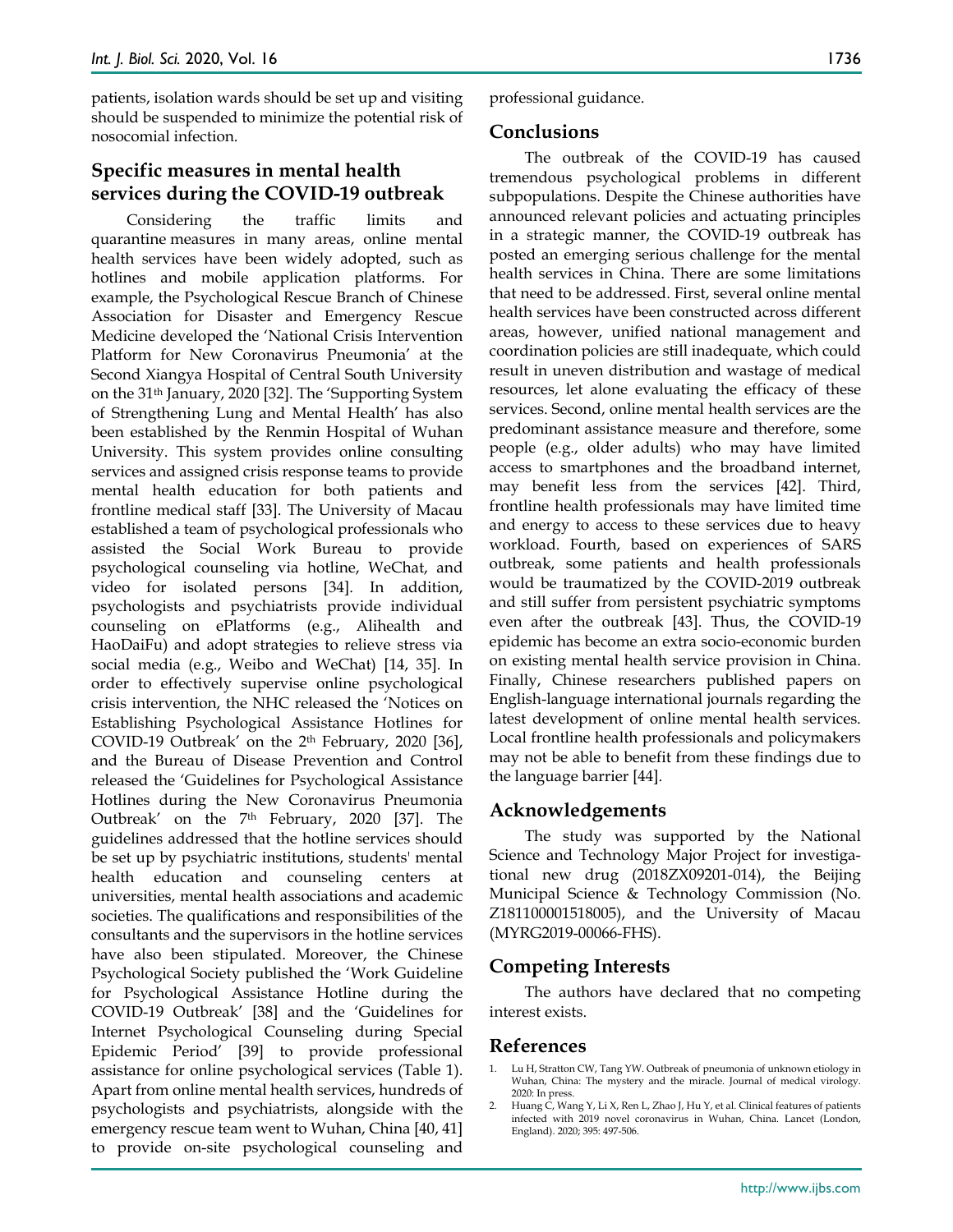- 3. Wang D, Hu B, Hu C, Zhu F, Liu X, Zhang J, et al. Clinical characteristics of 138 hospitalized patients with 2019 novel coronavirus-infected pneumonia in Wuhan, China. Jama. 2020: In press.
- 4. The Beijing News. Emergency response was activated in 31 provinces (in Chinese). http://wwwbjnewscomcn/feature/2020/01/28/680524html (access February 17, 2020). 2020.
- 5. World Health Organization. Novel Coronavirus China. https://www whoint/csr/don/12-january-2020-novel-coronavirus-china/en/ (access Feb 17, 2020). 2020.
- 6. World Health Organization. Statement on the second meeting of the International Health Regulations (2005) Emergency Committee regarding the outbreak of novel coronavirus (2019-nCoV). https://wwwwhoint/newsroom/detail/30-01-2020-statement-on-the-second-meeting-of-the-internation al-health-regulations-(2005)-emergency-committee-regarding-the-outbreak-of -novel-coronavirus-(2019-ncov) (access Feb 17th, 2020). 2020.
- 7. Health Emergency Office. Update on the epidemic situation of new coronavirus pneumonia as of 24:00 on February 18 (in Chinese). http://wwwnhcgovcn/xcs/yqfkdt/202002/8f2cfd17f4c040d89c69a4b29e9974 8cshtml (access Feb 19th, 2020). 2020.
- The Novel Coronavirus Pneumonia Emergency Response Epidemiology Team. Vital surveillances: the epidemiological characteristics of an outbreak of 2019 novel coronavirus diseases (COVID-19)- China, 2020. 2020: http://weekly.chinacdc.cn/en/article/id/e53946e2-c6c4-41e9-9a9b-fea8db1a 8f51 (access February 19, 2020).
- 9. China News. Across the country, 1,716 medical workers were confirmed with infection and six of them died (in Chinese). http://wwwchinanews com/sh/2020/02-14/9091300shtml (access February 17, 2020). 2020.
- 10. Wang JL. The president of Wuchang Hospital, Liu Zhiming, died of the new crown and 9 medical staff have died (in Chinese). 2020: https://new. qq.com/omn/20200218/A0KHT600.html (access February 22, 2020).
- 11. Xiang Y-T, Yang Y, Li W, Zhang L, Zhang Q, Cheung T, et al. Timely mental health care for the 2019 novel coronavirus outbreak is urgently needed. Lancet Psychiatry. 2020: In press.
- 12. Shigemura J, Ursano RJ, Morganstein JC, Kurosawa M, Benedek DM. Public responses to the novel 2019 coronavirus (2019‐nCoV) in Japan: mental health consequences and target populations. Psychiatry and Clinical Neurosciences. 2020: In press.
- 13. Brooks SK, Webster RK, Smith LE, Woodland L, Wessely S, Greenberg N, et al. The psychological impact of quarantine and how to reduce it: rapid review of the evidence. Lancet (London, England). 2020: In press.
- 14. Bao Y, Sun Y, Meng S, Shi J, Lu L. 2019-nCoV epidemic: address mental health care to empower society. Lancet (London, England). 2020: In press.
- 15. Kang L, Li Y, Hu S, Chen M, Yang C, Yang BX, et al. The mental health of medical workers in Wuhan, China dealing with the 2019 novel coronavirus. Lancet Psychiatry. 2020: In press.
- 16. Liu S, Yang LL, Zhang CX, Xiang YT, Liu Z, Hu S, et al. 2019 novel coronavirus: online mental health services. Lancet Psychiatry. 2020: In press.
- 17. China News Weekly. About 80 doctors and patients at the Wuhan Mental Health Center were diagnosed with novel coronavirus pneumonia (in Chinese). http://societypeoplecomcn/n1/2020/0209/c1008-31577664html (access February 19th, 2020). 2020.
- 18. Chinese Society of Psychiatry. Expert Consensus on Managing Pathway and Coping Strategies for Patients with Mental Disorders during Prevention and Control of Infectious Disease Outbreak (Novel Coronavirus Pneumonia) (in Chinese). In press. 2020.
- 19. National Health Commission of China. Principles for Emergency Psychological Crisis Intervention for COVID-19 Pneumonia Epidemic (in Chinese).

http://wwwnhcgovcn/jkj/s3577/202001/6adc08b966594253b2b791be5c3b94 67shtml (access February 17, 2020). 2020.

- 20. Chinese Society for Psychosomatic. Psychosomatic Health Service Intervention Plan for The Prevention and Control of New Coronavirus Infection and Pneumonia (draft) (in Chinese). https://wwwcmaorgcn/ art/2020/2/3/art\_2928\_32340html (access February 16, 2020). 2020.
- 21. Lu L, Wang G-H. Manual of National Mental Health of the New Coronavirus Pneumonia Outbreak (in Chinese): China Health Education Center, National Health Commission of China Chinese Center for Disease Control and Prevention, Chinese Physicians' Association; 2020.
- 22. Chinese Association of Mental Health. Public Psychological Self-help Guideline for Pneumonitis with New Coronavirus Infection (in Chinese). http://wwwcamhorgcn/ContentList/Detail?id=323 (access February 16, 2020). 2020.
- 23. Joint Psychological Mission of Chinese Psychiatrist Association and Chinese Society of Psychiatry. [New Coronavirus Science Popularization Knowledge] (54) How to help frontline medical staff to relieve their psychological pressure (in Chinese). http://wwwnhcgovcn/xcs/kpzs/202001/c3f0b14d5dce44689ed 8fb6343431dd0shtml (access February 16, 2020). 2020.
- 24. Chinese Society of Psychiatry. Online Lessons of Psychological Intervention during the New Coronavirus Pneumonia Outbreak (in Chinese). https://mpweixinqqcom/s/OXiEH3auCfcftUQvQa9ciQ (access February 16, 2020). 2020.
- 25. Chinese Psychological Society. Psychological Responses in the Fight against New Crown Pneumonia (in Chinese). https://mpweixinqqcom/s/--JBOVm i8jDqtUhNIh7Pow (access February 16, 2020). 2020.
- 26. National Health Commission of China. Psychological Adjustment Guidelines for Coping with the New Coronavirus Pneumonia (in Chinese). http://wwwnhcgovcn/xcs/kpzs/202002/93137a0068444f9b91a9aaa0cd8994f 8shtml (access February 16, 2020). 2020.
- 27. Wuhan Mental Health Center. Psychological Crisis Intervention for "Novel Pneumonia" (in Chinese). http://dy163com/v2/article/detail/F3URP4L8053 46KFDhtml (access February 23, 2020). 2020.
- 28. Wuhan Mental Health Center. Videos on psychological crisis intervention: psychological adjustment during crisis (in Chinese). https://wwwjianshu com/p/64dc51994c80 (access February 23, 2020). 2020.
- 29. Integrated group of joint prevention and control mechanism for the outbreak of new coronavirus pneumonia of the state council of China. Notice on Strengthening the Treatment and Management of Patients with Severe Mental Disorders during the Outbreak of the New Coronary Pneumonia (in Chinese). http://wwwnhcgovcn/jkj/s3577/202002/f315a6bb2955474c8ca0b33b0c356a3 2shtml (access February 18th, 2020). 2020.
- 30. General Office of National Health Commission. Technical Guidelines for the Prevention and Control of Novel Coronavirus Infection in Medical Institutions (1st Edition) (in Chinese). http://wwwgovcn/zhengce/zhengceku/2020- 01/23/content\_5471857htm (access February 19, 2020). 2020.
- 31. Office of Chinese Medicine Bureau of General Office of National Health Commission. Diagnosis and Treatment Protocol for Novel Coronavirus Pneumonia (revised pilot version 5) (in Chinese). http://wwwgovcn/ zhengce/zhengceku/2020-02/09/content\_5476407htm (access February 19, 2020). 2020.
- 32. Chinese Association for Disaster and Emergency Rescue Medicine. National Crisis Intervention Platform for New Coronavirus Pneumonia (in Chinese). http://wwwcastorgcn/art/2020/2/3/art\_80\_109851html (access February 16, 2020). 2020.
- 33. Xinhuanet. The first online psychological support system has provided more than 4,000 times of psychological assistance to medical staff and patients (in Chinese). http://mxinhuanetcom/2020-02/17/c 1125587987htm (access http://mxinhuanetcom/2020-02/17/c\_1125587987htm (access February 22, 2020). 2020.
- 34. University of Macau. UM professional team works with government to provide psychological counselling during epidemic period. https:// wwwumedumo/news-centre/news-and-events/news-and-press-releases/de tail/49950/#news\_title (access February 17, 2020). 2020.
- 35. Zhao X-D, Liu Z-M, Kang C-Y, Meng F. Mental health and humane care issues related to the COVID-19 infection (in Chinese). https://mpweixinqqcom/s/ WZ5xsIfvsUgPl4OBvnFzFw (access February 17, 2020). 2020.
- 36. National Health Commission of China. Notices on Establishing Psychological Assistance Hotlines for COVID-19 Outbreak (in Chinese) http://wwwnhc govcn/jkj/s3577/202002/8f832e99f446461a87fbdceece1fdb02shtml February 16, 2020). 2020.
- 37. Bureau of Disease Prevention and Control, State Council Joint Prevention and Control Team to Response to New Coronavirus Pneumonia. Guidelines for Psychological Assistance Hotlines during the New Coronavirus Pneumonia Outbreak (in Chinese). http://wwwnhcgovcn/xcs/zhengcwj/202002/f389f20 cc1174b21b981ea2919beb8b0shtml (access February 16, 2020). 2020.
- 38. Chinese Psychological Society. Work Guideline for the Psychological Assistance Hotline during the COVID-19 Outbreak (draft) (in Chinese). https://mpweixinqqcom/s/VIH5Bc0we6qG21neDzdOyQ (access February 16, 2020). 2020.
- 39. Chinese Psychological Society. Guidelines for Internet Psychological Counseling during Special Epidemic Period(1) (in Chinese). https://mpwei xinqqcom/s/mA5m39z2sHlLhrbwloz3gw (access February 16, 2020). 2020.
- 40. China News. A 284-member Sichuan medical rescue team set off today psychology experts were sent for the first time (in Chinese). https://www chinanewscom/sh/2020/02-13/9090070shtml (access February, 2020). 2020.
- 41. Xinhuanet. Shanghai has sent two national emergency medical teams to Wuhan (in Chinese). http://wwwxinhuanetcom/politics/2020-02/04/c\_1125 531037htm (access February 17, 2020). 2020.
- 42. Yang Y, Li W, Zhang Q, Zhang L, Cheung T, Xiang Y-T. Mental health services during the COVID-19 outbreak: the challenge for older adults. Lancet Psychiatry. 2020: In press.
- 43. Wu KK, Chan SK, Ma TM. Posttraumatic stress after SARS. Emerging Infectious Diseases. 2005; 11: 1297.
- 44. Xiang Y-T, Li W, Zhang Q, Jin Y, Rao W-W, Zeng L-N, et al. Timely research papers about COVID-19 in China Lancet (London, England). 2020: In press.
- 45. National Health Commission of China. Interpretation of Principles of Emergency Psychological Crisis Intervention for COVID-19 Epidemic (in Chinese). http://wwwnhcgovcn/jkj/s3578/202001/253b43870a5744b8b9384 29e737e9e9fshtml (access at Feb 16, 2020). 2020.
- 46. National Health Commission of China. A Picture to Read: Principles of Emergency Psychological Crisis Intervention for COVID-19 Epidemic (in Chinese). http://wwwnhcgovcn/jkj/s3578/202001/03f962adaff14780b0da0c b12d802e5ashtml (access February 16, 2020). 2020.
- 47. Chinese Society of Psychiatry. Psychological Adjustment for Frontline Medical Workers: Suggestions from the Chinese Society of Psychiatry (in Chinese). https://wwwcmaorgcn/art/2020/2/1/art\_2928\_32297html?from=timeline (access February 16, 2020). 2020.
- Joint Psychological Mission of Chinese Psychiatrist Association and Chinese Society of Psychiatry. [New Coronavirus Science Popularization Knowledge] (71) How to use the Internet to complete self-psychological intervention? (in